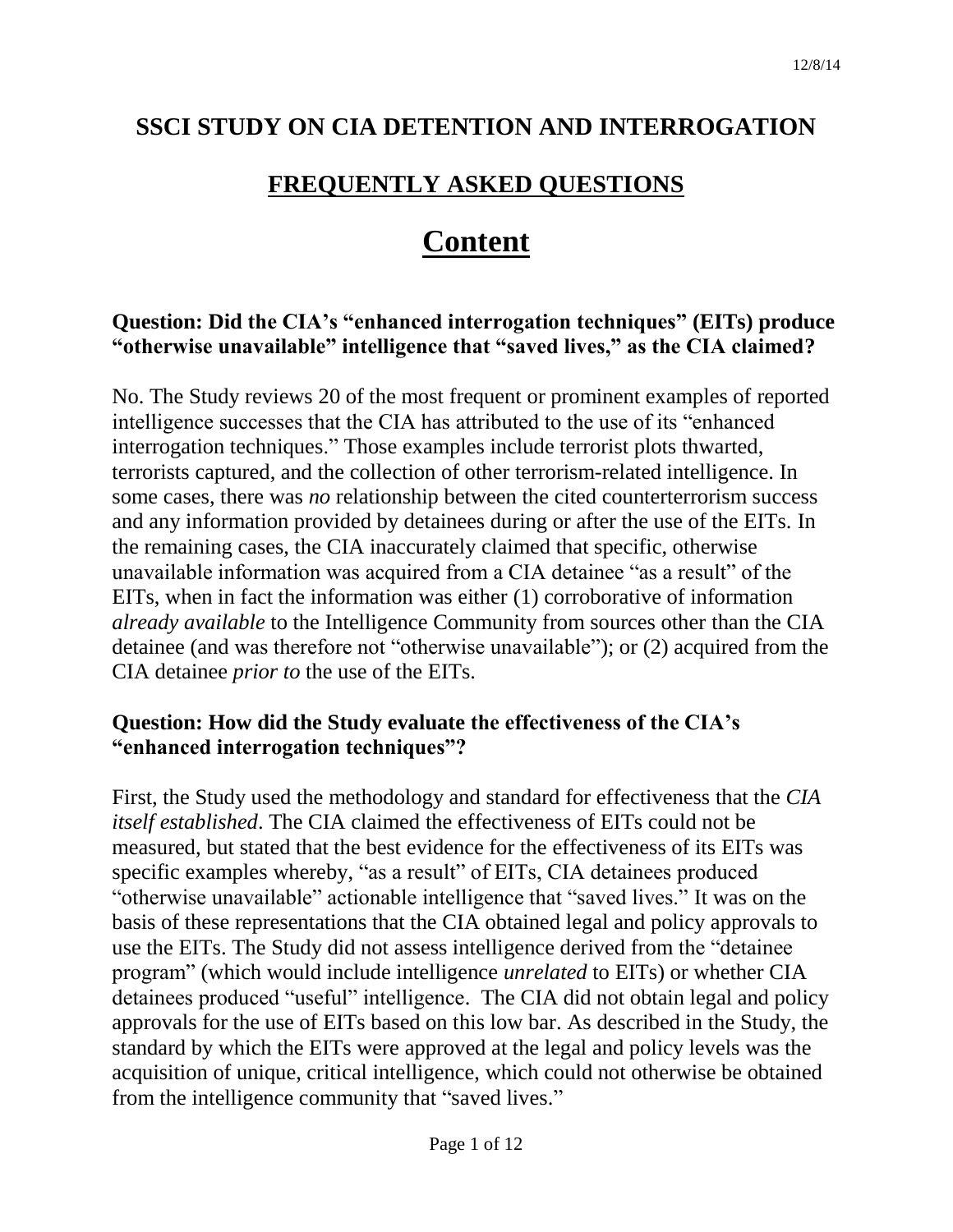Second, the Study reviews the interrogations of the 119 known CIA detainees and, in particular, the 39 detainees known to have been subjected to the EITs. The Study found that detainees generally provided the same type of intelligence *before* the use of EITs as they would *after* the use of EITs. In some cases, they provided the intelligence while still in foreign government custody, before their rendition to CIA custody. In other cases, when the CIA did not immediately subject them to the EITs, they provided the intelligence in CIA custody, but prior to the use of the EITs. The Study also found that, during and after the use of the EITs, detainees fabricated significant information. These fabrications were reportedly provided to get interrogators to stop using the CIA's EITs. Interrogators could often not distinguish between the accurate and the inaccurate information provided.

# **Question: Does the Study provide context for the use of EITs by acknowledging the terrorist threat?**

Yes. The CIA's reasons for detaining and interrogating detainees, the threats about which the detainees were interrogated, and the ways in which detainee reporting did or did not contribute to the overall threat picture are meticulously documented in the 6,700-page Study. Further, as the Chairman's Foreword acknowledges, the 9/11 attacks created an urgent need for the Intelligence Community to stop a second attack before it occurred. In the years following the attacks, there were real counterterrorism successes that were achieved through traditional intelligence and law enforcement methods, unilaterally and with our allies and partners. Unfortunately, the CIA's inaccurate representations about the effectiveness of EITs obscured real intelligence successes from public view (and within the Intelligence Community) by falsely attributing many of those successes to EITs.

Moreover, it is unacceptable any time to detain and interrogate individuals in a way that amounts to torture. It is forbidden in U.S. law and international treaties without exception. Upholding that principle is among the many reasons why the United States has always been a global leader on human rights.

# **Question: Does the Study call the CIA's actions torture?**

No. The committee does not reach a legal judgment on whether the CIA's actions constituted torture because such a determination was outside of the committee's bipartisan Terms of Reference. However, in the Foreword and additional views of several Senators, Senators individually find that the CIA engaged in torture. The Attorney General and President Obama have made similar statements.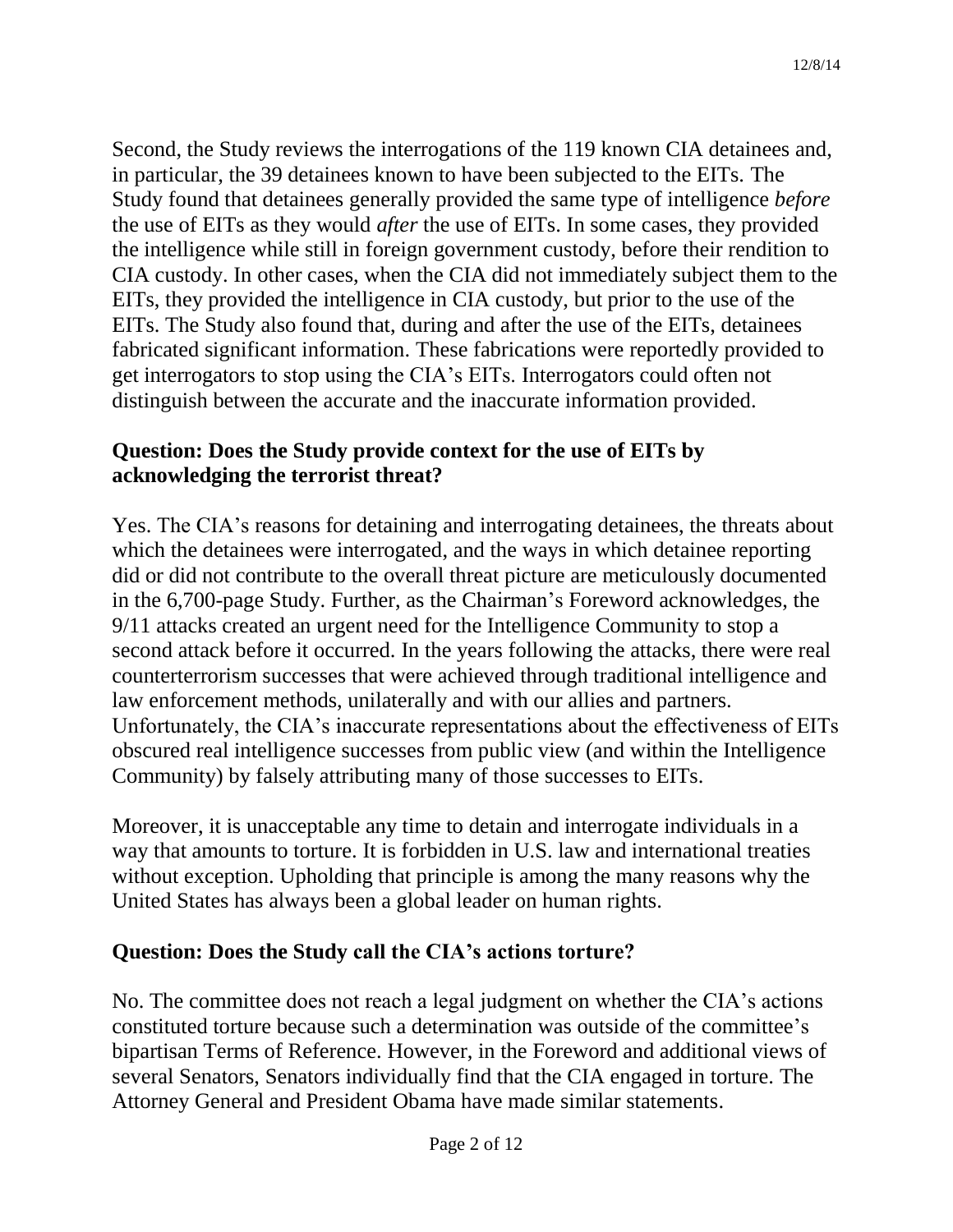# **Question: Does the Study name any covert CIA officers?**

No. The Study does not identify covert officers, either by their true names, by the pseudonyms they use in their undercover CIA work, or by the pseudonyms the CIA created for them just for this Study. At the request of the administration, the Study also redacts the names of many CIA officers who are *not* undercover. The only names of CIA officers in the Study are very senior CIA officials who are already public figures.

# **Question: What happened in the dispute over redacting pseudonyms?**

The committee sought to use pseudonyms created specifically for this Study so that the readers could connect the actions of the same CIA officer throughout the report, but without their actual name or other personally identifying information. To address the CIA's concerns, the committee agreed to reduce the number of CIA personnel listed in pseudonym from a few hundred ultimately down to 14 people who were most intimately involved in the CIA's Detention and Interrogation Program. The CIA and the White House refused to allow these 14 individuals to be listed in pseudonym. The lack of pseudonyms, and in many cases even a title of a CIA officer, means that connections between a person's actions and statements cannot be made, and that the seniority and positions of authority of individuals in the Study are hidden.

### **Question: Does the Study name any foreign countries that hosted CIA detention sites?**

No. Like CIA officer names, no foreign countries that hosted CIA detention facilities are named in the Study. The countries were originally identified in the Study by a letter (for example, "Country J"). The administration has since redacted these letter designations in the public version so the countries are shown as "Country \_\_."

# **Question: Did the White House or CIA impose limitations on who in Congress could be told about the program?**

Yes. Limitations were imposed by the Bush White House, and the Study's conclusions make that clear. However, as the CIA acknowledged in 2013, the CIA was "comfortable" with the decision to limit the committee's access to the program to only the chairman and vice chairman from 2002 until September 6, 2006, the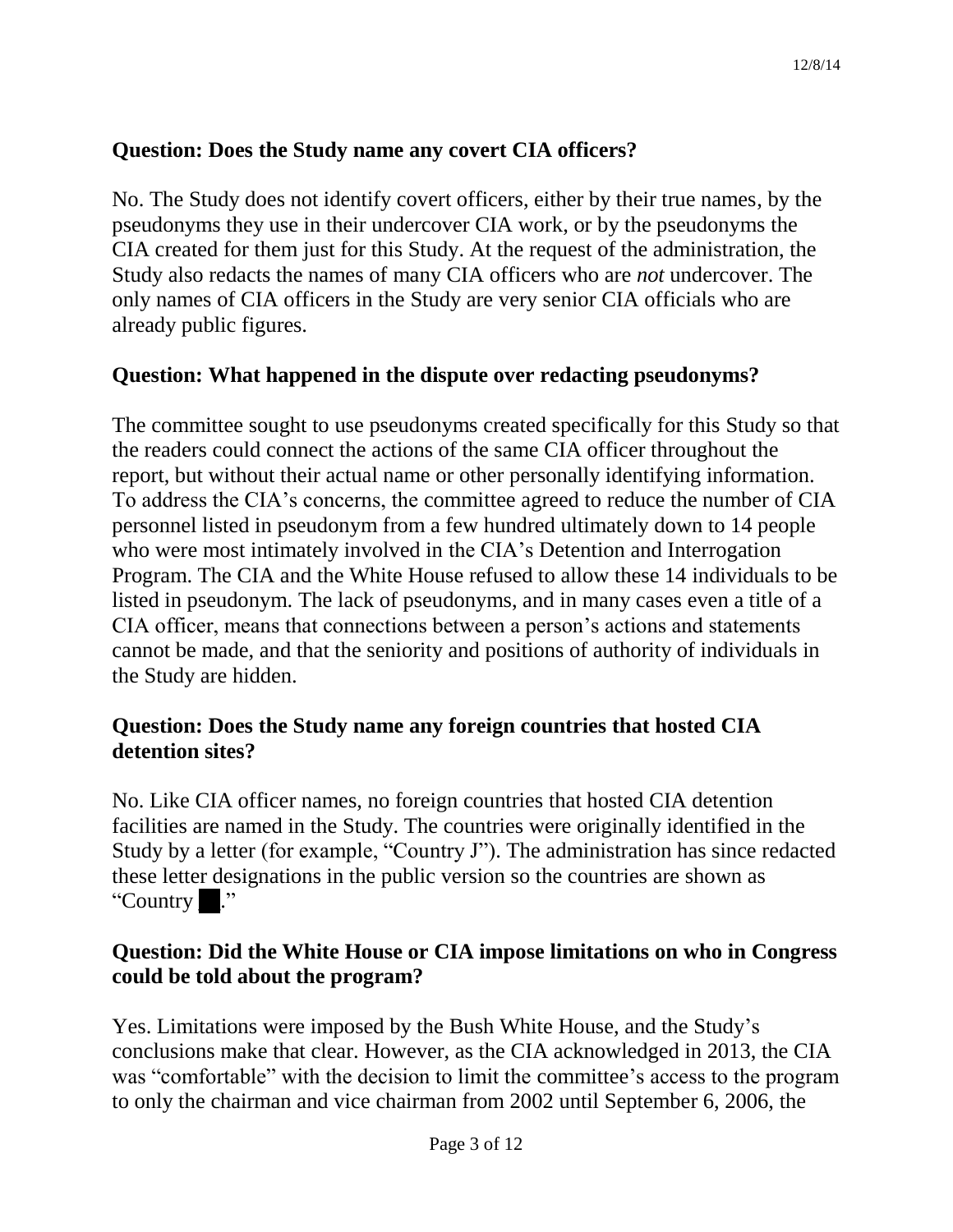day the program was publicly acknowledged. The Study also documents how the CIA decided what to tell the chairman and vice chairman prior to September 6, 2006, and what to tell the full committee afterwards. Much of that information was found by the Committee to be verifiably inaccurate.

# **Question: How did the Study reach the conclusion that the CIA impeded the work of its inspector general?**

The Study reached its conclusion in large part based on inaccurate information conveyed to the Office of Inspector General in official CIA documents, as well as inaccurate information conveyed to the Office of Inspector General in interviews. The inaccurate information was later included in a now-declassified inspector general report. The inspector general cannot conduct its work if it is not provided accurate information by the CIA. Moreover, in 2005, the CIA Director took the unusual step of asking the CIA inspector general not to initiate new planned investigations. In 2007, the CIA Director ordered his own review of the CIA Office of Inspector General.

# **Question: Did former CIA directors know all the details of this program?**

The Study details the inaccurate information that was compiled and provided to senior CIA leaders, including CIA Directors, which they then used themselves to brief more senior officials and external audiences.

# **Question: Does the Study place blame on President Bush and Vice President Cheney?**

No. The Study concerns the CIA, the agency over which the Intelligence Committee has oversight authority. The Study found that the CIA repeatedly provided the Bush White House—including Vice President Cheney—with inaccurate information about the use of EITs, as well as false claims of counterterrorism successes resulting from EITs. The Study does document the CIA's interactions with the White House, including White House decision-making as understood by the CIA, as well as the information on which the decisions were made.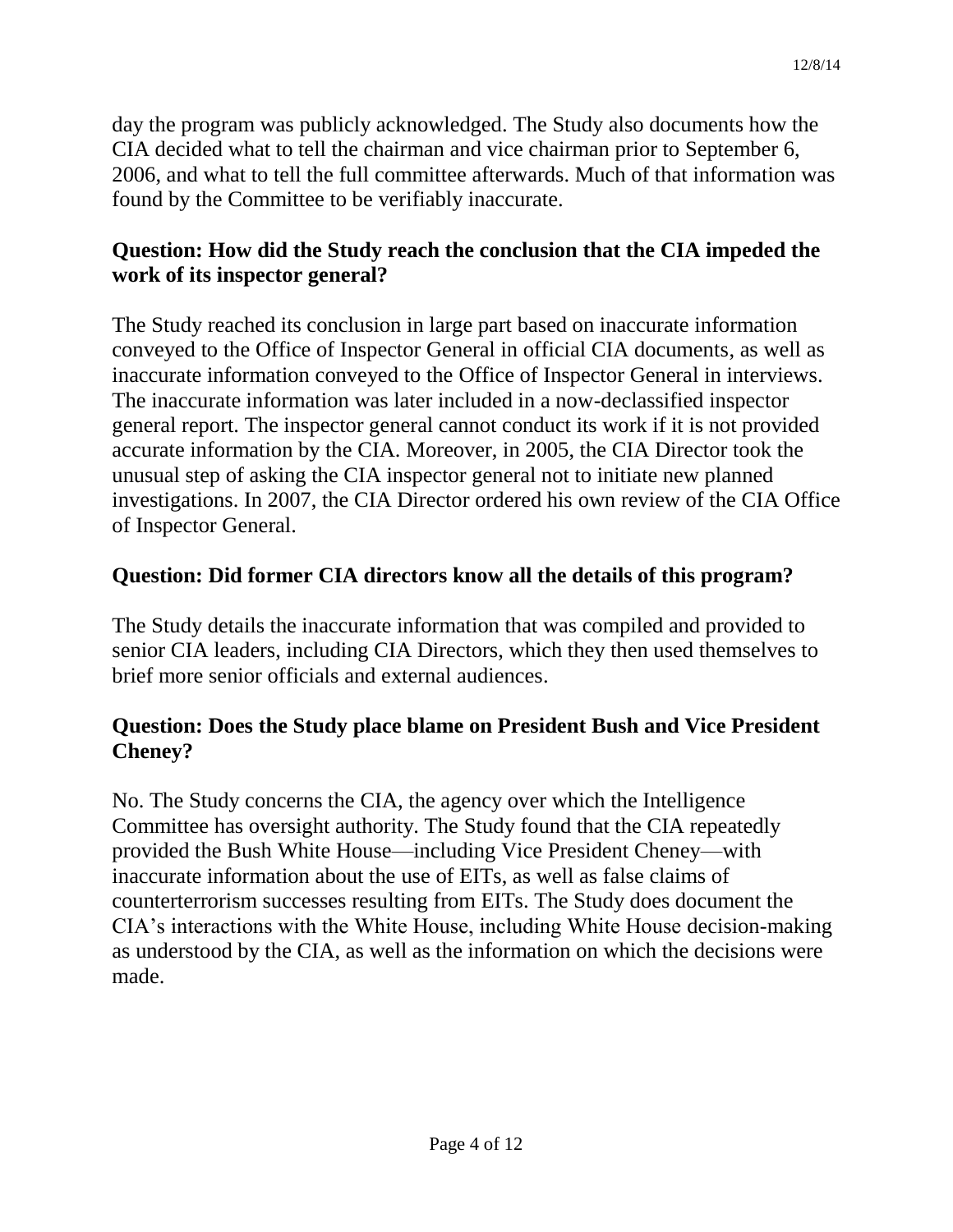# **SSCI STUDY ON CIA DETENTION AND INTERROGATION**

# **FREQUENTLY ASKED QUESTIONS**

# **Process**

# **Question: Is the Study partisan?**

No. Each key vote during the process of completing and releasing the Study had both Democrats and Republicans voting yes. Even after Republicans ceased their work on the Study, they were given full access to background materials and all draft versions and were repeatedly asked (in writing) for input, which they declined to provide.

- In March 2009, the Senate Intelligence Committee initiated the Study by a 14-1 vote, with six Republican voting yes.
- In September 2009, then-Vice Chairman Kit Bond withdrew the Minority from the Study citing the DOJ investigation.
- Between September 2009 and October 2011, Republicans on the committee were asked at least five times to rejoin the Study. Each request was declined.
- Starting in October 2011, draft documents were provided to all members of the committee. The minority was informed in writing, at least seven times, that its comments, suggestions and ideas to improve the drafts were welcome. Each request was declined.
- In December 2012, the Intelligence Committee approved the Study by a 9-6 vote, with one Republican voting yes.
- And in April 2014, the committee approved the executive summary and findings and conclusions for declassification and public release by an 11-3 vote, with three Republicans voting yes.

# **Question: How comprehensive is the Study?**

The Study is one of the most thoroughly researched, heavily footnoted congressional oversight reports in history. The full Study is more than 6,700 pages with nearly 38,000 footnotes citing to CIA and other official records. Every finding and conclusion is thoroughly supported by documentation.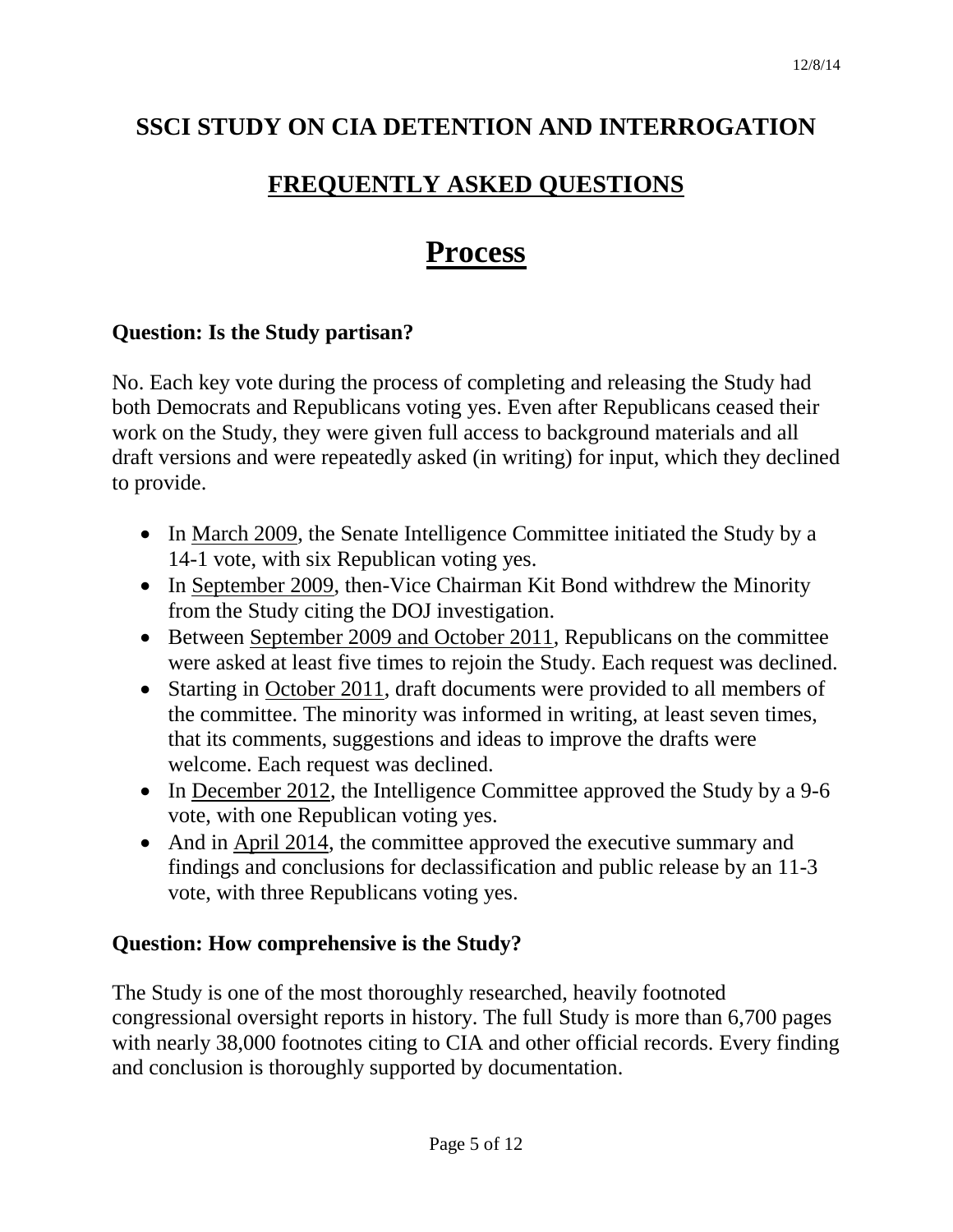# **Question: Did the CIA have the opportunity to thoroughly review the Study?**

Yes. After the Study was approved in December 2012, the CIA took more than six months to review the Study prior to submitting its formal response in June 2013. The CIA was informed that the committee would make updates to the Study based on the CIA's Response. The CIA's Response, provided on June 27, 2013, identified only one minor error (one bullet point among a long list of bullet points), which was corrected by deleting the bullet point from the Study. The deletion had no impact on the findings and conclusions, or even the section of the Study where the bullet point was located. The committee held extensive discussions with the CIA on the Study and the CIA's June 2013 Response in the summer of 2013. While the CIA disagreed with some of the committee's findings and conclusions drawn from the full report, the CIA identified no other factual errors.

# **Question: Did the Minority have adequate time to review the Study?**

Yes. Despite withdrawing from the Study, the minority had constant access to all 6.3 million pages of CIA documents at the same off-site CIA facility. Despite the minority's voluntary withdraw from the Study, Chairman Feinstein began making draft Study documents available to the minority and the majority at the same time—as soon as they were completed, beginning in October 2011, more than a year before the December 2012 committee vote on the Study. Information found in the first batch of draft documents supports many of the Committee's key findings. Chairman Feinstein repeatedly offered to discuss draft documents with the minority and encouraged the minority to offer comments or critiques, but each offer was declined.

# **Question: Only a small percentage of the Study was initially redacted. Does that really make a difference?**

Yes. The executive summary represents less than 8% of the full 6,700-page report, so it's particularly important that redactions in the executive summary and findings and conclusions are minimal. Initial redactions of 15% of the executive summary were excessive and made the report almost impossible to understand. The version being publicly released, which reflects several months of negotiations with the Executive Branch, is a significant improvement. Redactions to pseudonyms and, in some cases, titles and positions, nonetheless impede the committee's efforts to explain how a small number of senior CIA officers were responsible for the development, management, and inaccurate representations concerning the effectiveness of the CIA program.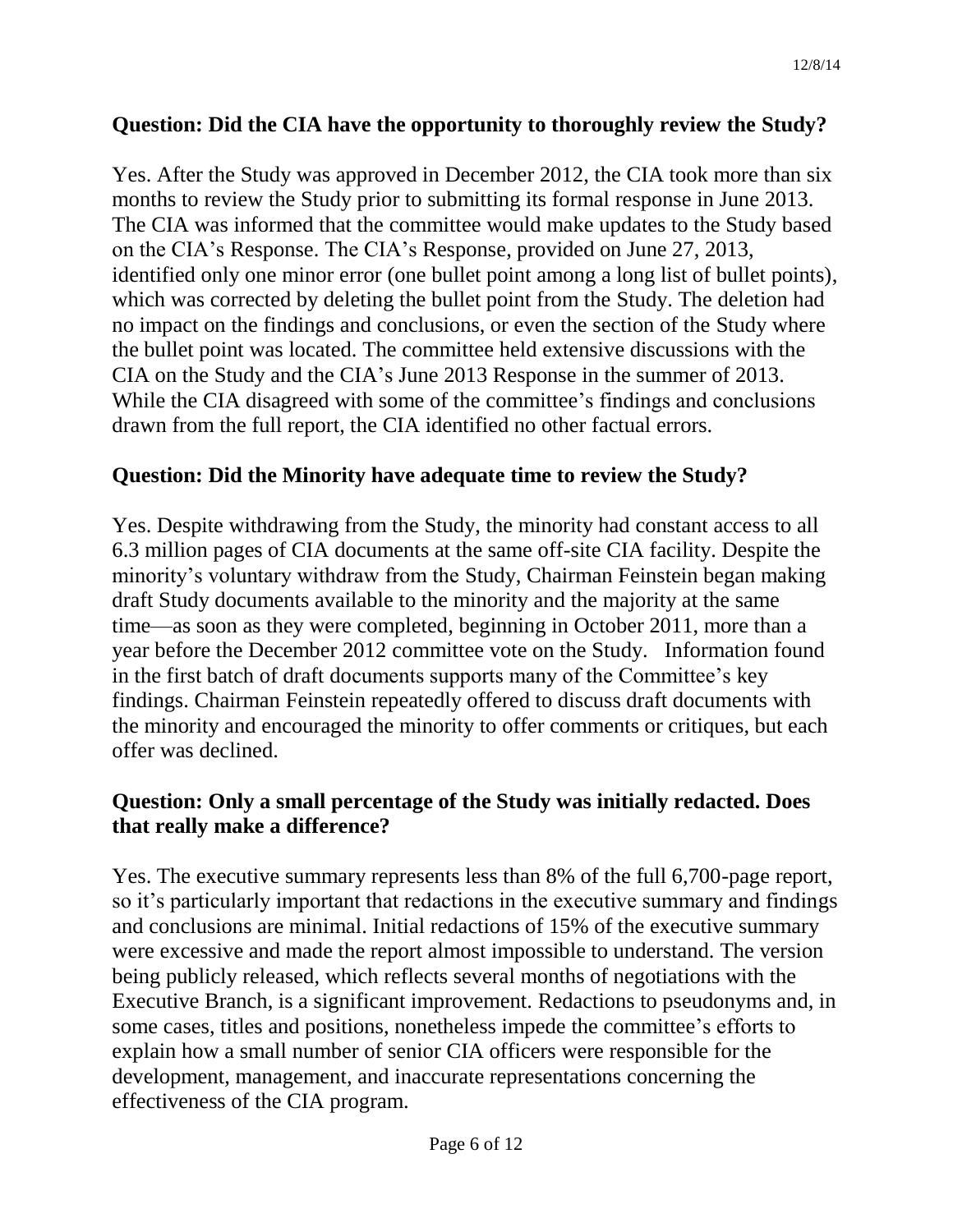### **Question: Did the committee conduct its own interviews of CIA personnel?**

No. The committee could not conduct its own interviews because of a simultaneous DOJ investigation into the CIA's Detention and Interrogation Program. The Minority's withdrawal further complicated efforts to conduct interviews. However, the committee found that additional interviews were not necessary because of the comprehensive nature of documents available for review, including transcripts of extensive interviews of CIA personnel conducted by the CIA's inspector general and others while the CIA's detention and interrogation activities were ongoing.

DOJ actions

- In January 2008, John Durham, a federal prosecutor, was appointed to head the DOJ's criminal investigation into the alleged destruction of interrogation tapes by the CIA in 2005.
- In August 2009, that investigation was expanded to include a broader "preliminary review" of whether criminal offenses occurred in the CIA's detention and interrogation program.
- After the investigation was expanded, DOJ refused to allow the committee to communicate with Durham in order to identify witnesses the committee could interview without impairing the DOJ investigation.

CIA actions

• Because of the DOJ criminal investigation, CIA refused to require personnel to participate in committee interviews.

SSCI minority actions

- Compounding this issue, in September 2009, SSCI Vice Chairman Kit Bond withdrew Republicans from the Study because of the DOJ investigation.
- Because the Study no longer had the support of the Vice Chairman, it would have been very difficult to compel witnesses to testify. Enforcement of Senate subpoenas requires a resolution of the Senate; without the vice chairman's support, that would have been very difficult, if not impossible, to obtain.

Lack of new interviews had no effect on the Study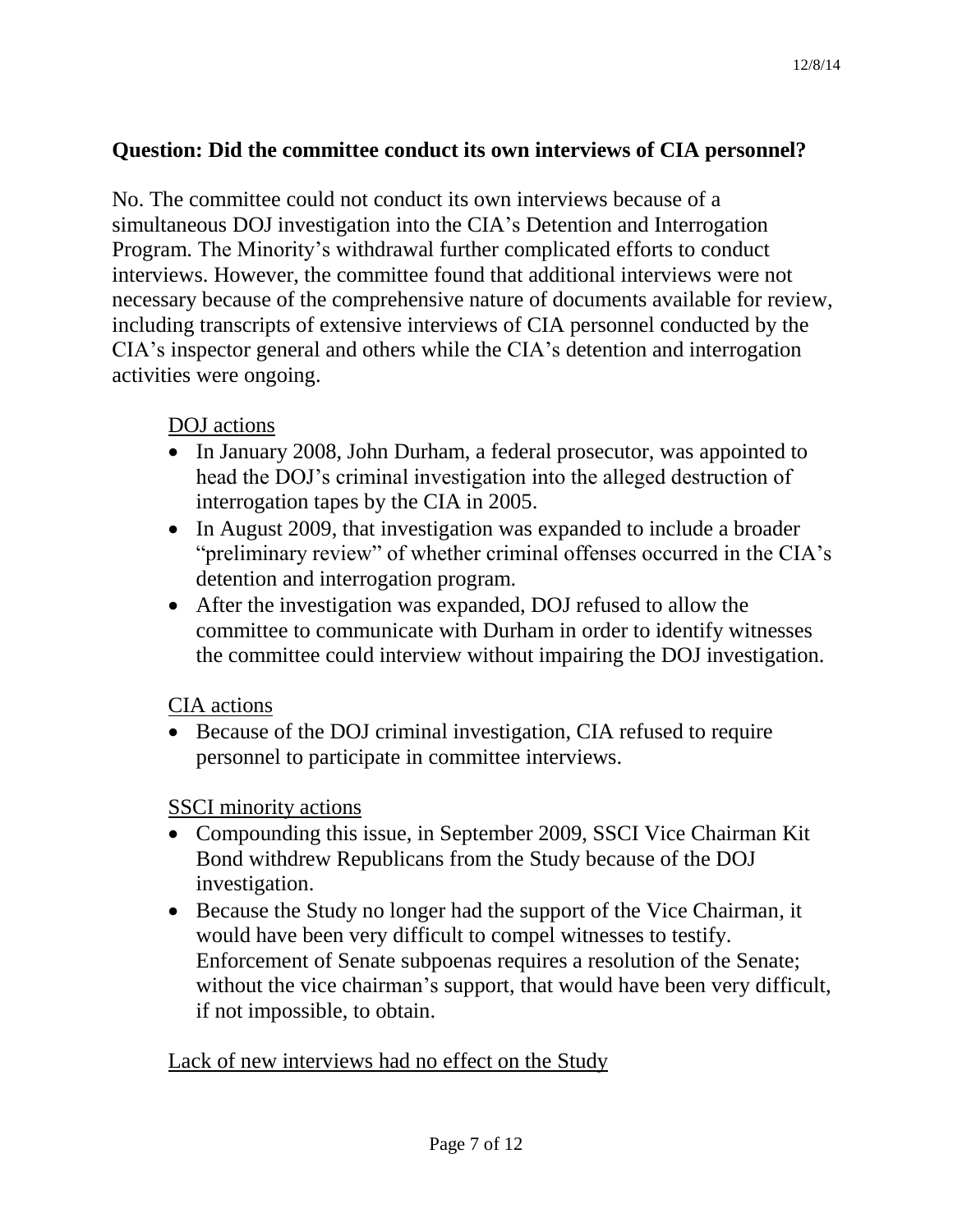- The CIA's own documents provided a robust, contemporaneous, and firsthand record of the EIT program.
- These documents included summaries of more than 100 CIA inspector general interviews with extensive quotations, as well as CIA cables, emails, letters, briefing notes, intelligence products, classified testimony, and other records.
- Of particular value were the interview summaries, which included responses to many of the questions the committee would have asked had the committee been able to conduct its own interviews.
- The committee also reviewed transcripts of the committee's own hearings, in which CIA leaders described their views of the EIT program and responded to questions from committee members.
- The committee also reviewed extensive email correspondence from CIA personnel involved in the program, including emails of senior CIA leaders, another source of direct insight into the program.
- Finally, in preparing its June 2013 Response to the Study, the CIA reached out to CIA officials for their current perspectives on the program. The views in the June 2013 CIA Response were considered by the committee and referenced in the updated version of the report.

# **Question: Did the committee conduct its own interviews of detainees held and interrogated by the CIA?**

No. The committee did not conduct its own interviews of detainees. However, the committee did thoroughly review accounts provided to the committee by representatives of CIA detainees, internal CIA records detailing detainee abuse allegations, CIA inspector general reviews, interview transcripts of key CIA personnel, and non-governmental reports that stemmed from CIA detainee interviews, including the February 2007 report by the International Committee of the Red Cross. The reports and allegations of detainee abuse are referenced numerous times in relevant sections of the Study.

# **Question: Why did the Study cost more than \$40 million to complete?**

The committee conducted the Study with its existing resources, with only minor staff additions at some early stages of the Study. The overwhelming majority of the \$40 million cost was incurred by the CIA and was caused by the CIA's own unprecedented demands to keep documents away from the committee.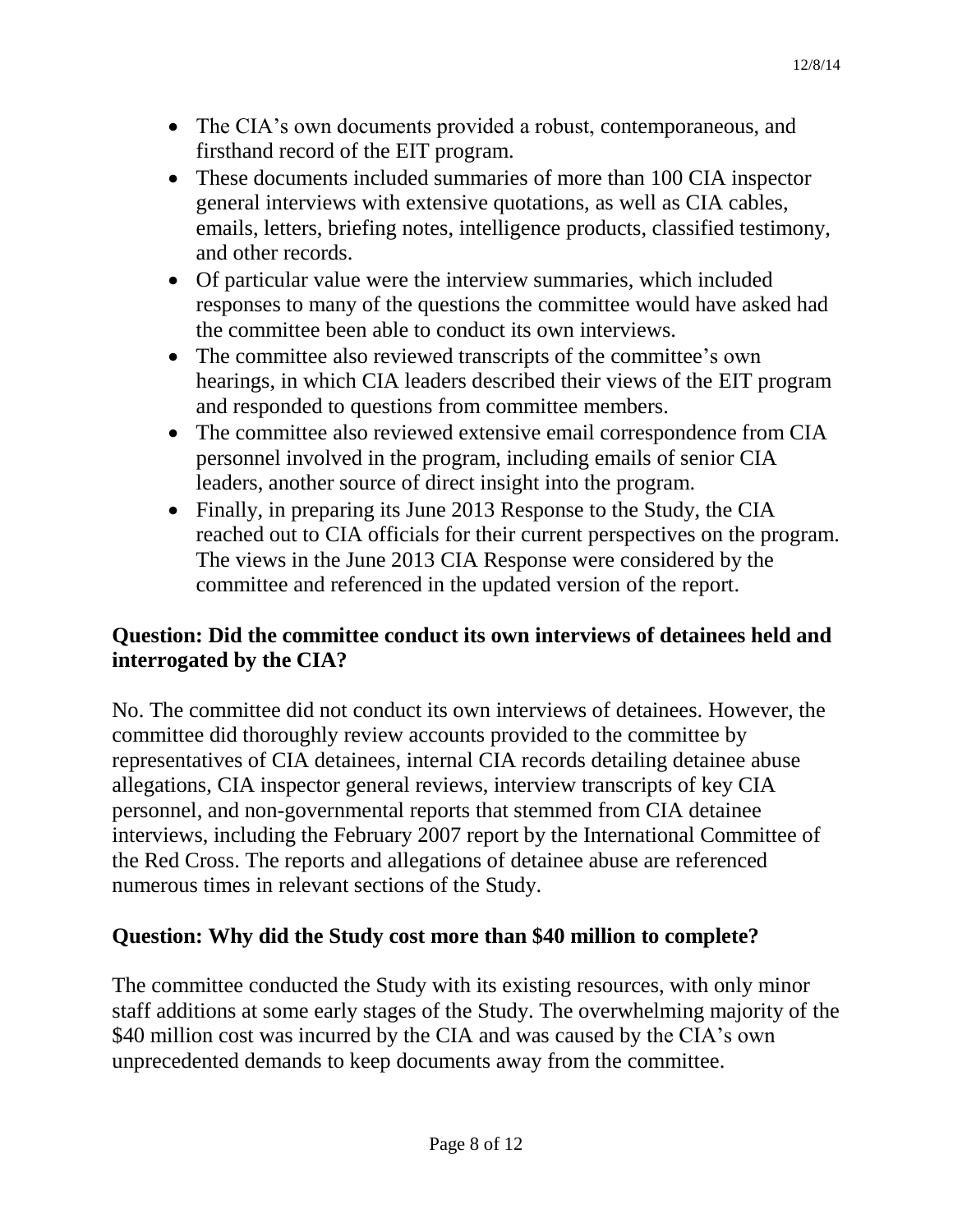Rather than provide documents for the committee to review in its own secure Senate office—as is standard practice—the CIA insisted on establishing a separate leased facility and a "stand-alone" computer network for committee use.

The CIA hired teams of contractors to review every document, multiple times, to ensure they were relevant and not potentially subject to a claim of executive privilege. Only after those costly reviews were the documents then provided to committee staff.

Chairman Feinstein wrote several letters objecting to this unprecedented action, pointing out the wasted expense and unnecessary delays. Later, this arrangement at the off-site CIA facility allowed CIA personnel to remove documents it had provided for the committee's use and to inappropriately gain access to the committee staff's computer network.

# **Question: When did the committee learn about the CIA detention and interrogation program?**

CIA had already started using its "enhanced interrogation techniques" before the chairman and vice chairman of the Intelligence Committee were briefed on them in 2002. The full committee wasn't briefed on the techniques until September 6, 2006, the day President Bush publicly acknowledged the program. Both the leadership and full committee were provided extensive inaccurate information about the program by the CIA for many years, and the CIA repeatedly refused to provide requested documents or answers to official questions.

As soon as the full committee was briefed, concerns were registered by Senators. The committee approved a bill to end the use of coercive interrogation techniques and Congress passed it in 2008, but it was vetoed by President Bush. The Study was initiated the following year, in 2009.

# **Question: If the program was discontinued years ago, why was the Study necessary?**

The CIA's Detention and Interrogation Program, formally discontinued by executive order, could be resumed at any time by this or a future President. This possibility only increases when former officials and members of Congress continue to assert that the CIA program was proper and that the use of torture was necessary and effective—all of which is inaccurate.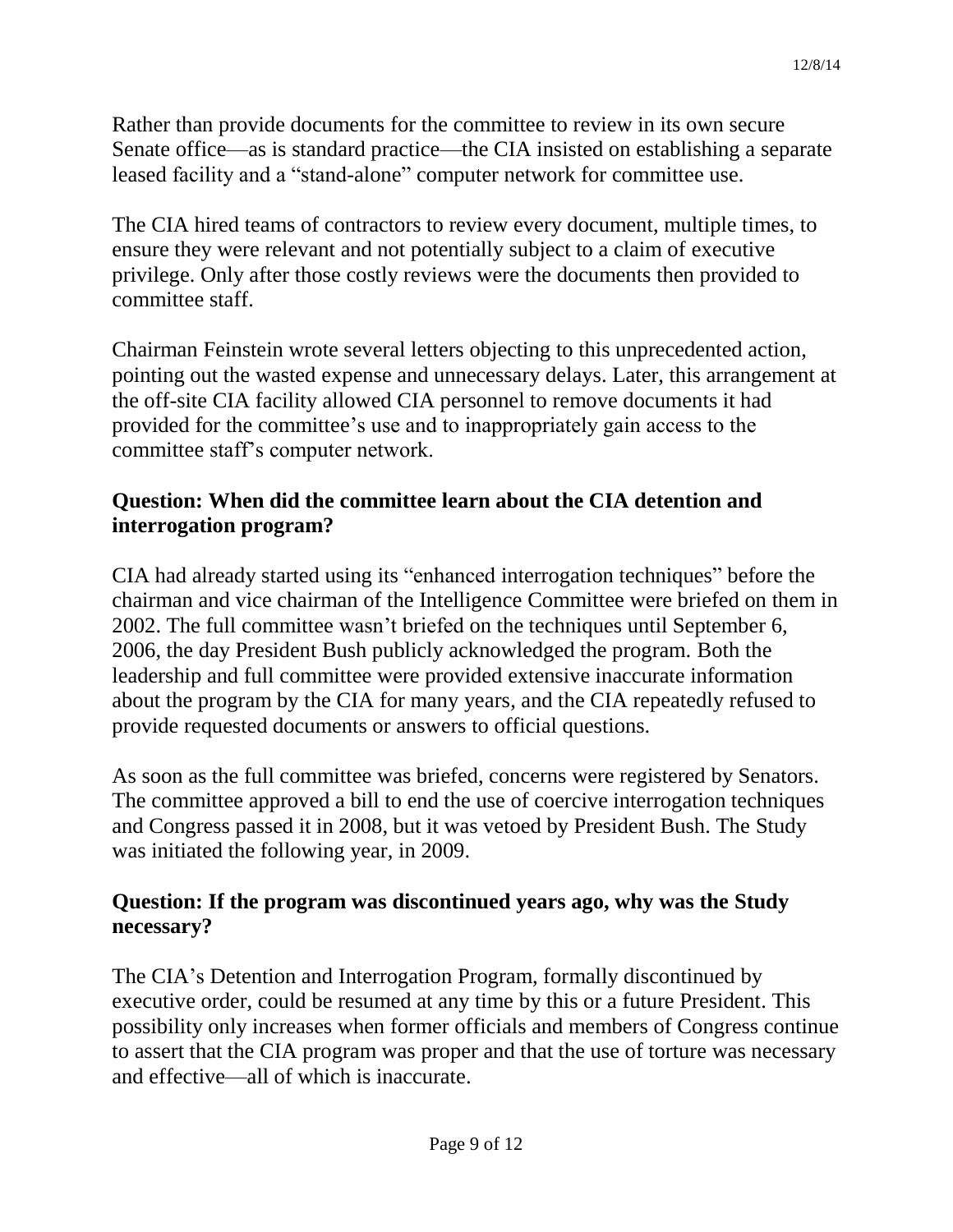This report is necessary to document what happened. And to ensure that such a program will never again be contemplated.

There is a responsibility to correct the record, as detailed in public statements and declassified documents, that even the CIA acknowledges are wrong. The Study also identifies numerous institutional and management problems related to the CIA, including misrepresentations to the White House and the Department of Justice, that extend beyond the detention and interrogation program and will require meaningful reform.

# **Question: What is the "Panetta Review"?**

While reviewing CIA documents in 2010 that were provided to the committee, SSCI staffers reviewed an internal CIA review of the detention and interrogation program, now known as the Panetta Review. This document appeared to be based on the same source material used by the committee to review the program and reached many of the same findings. The Panetta Review only became significant and important after the CIA provided its June 2013 Response. The Panetta Review comes to very different conclusions than the CIA Response provided by Director Brennan.

As Chairman Feinstein recounted in her March 2014 speech on the Senate Floor, sometime after the committee staff identified and reviewed the Panetta Review documents, access to the vast majority of them was removed by the CIA. This was in addition to two prior occasions when CIA personnel electronically removed committee access to CIA documents after having provided them to the committee. (This included roughly 870 documents—or pages of documents—that were removed in February 2010 and, secondly, roughly another 50 that were removed in mid-May 2010.)

When the Panetta Review documents disappeared from the committee's computer system, this suggested once again that the CIA had removed documents already provided to the committee in violation of CIA agreements and White House assurances that the CIA would cease such activities.

As Chairman Feinstein detailed in her March 2014 floor speech, because of past CIA actions to destroy information about its detention and interrogation program and the fact that the Panetta Review was factually at odds with the CIA's June 2013 Response—there was a need to preserve and protect the Panetta Review in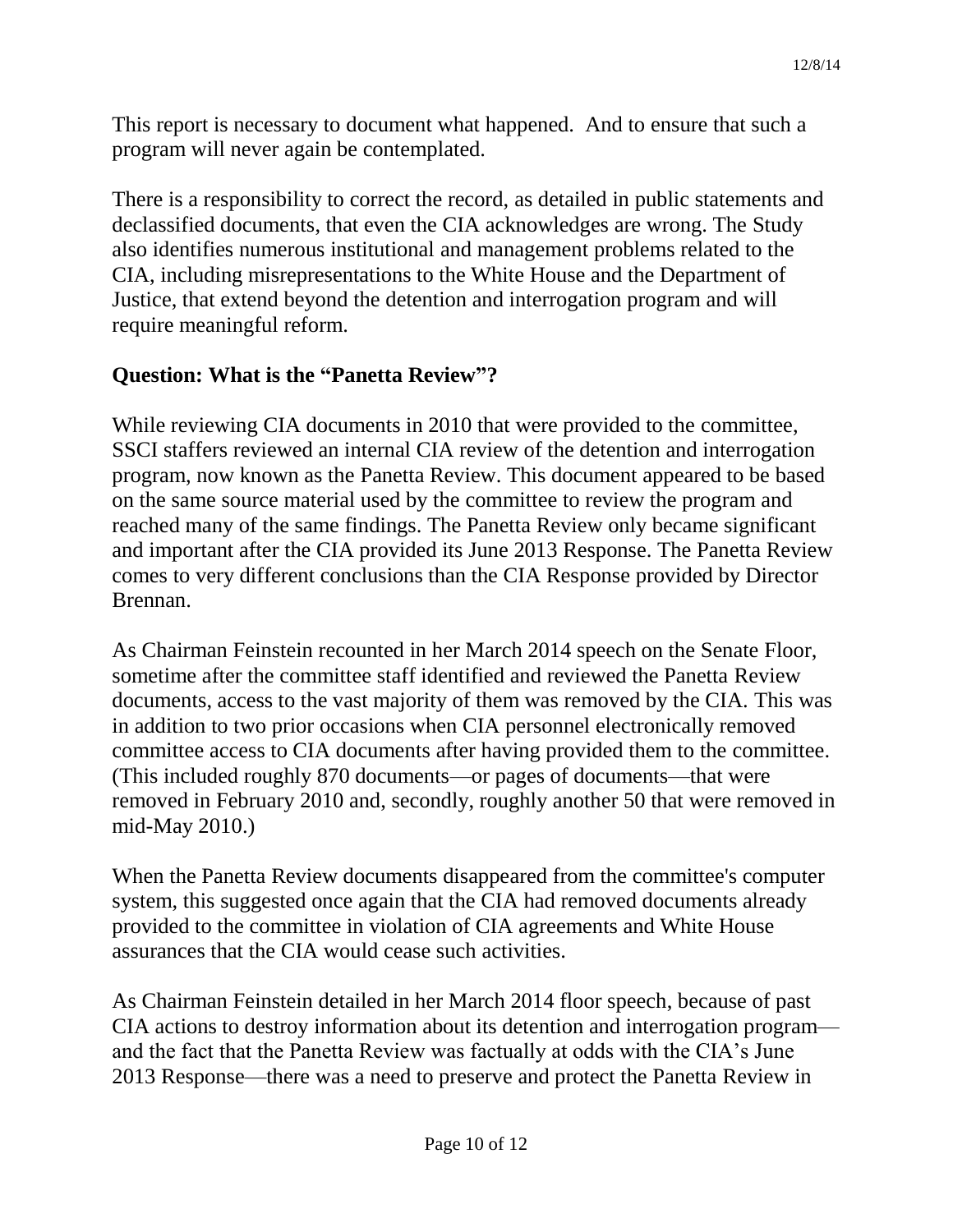the committee's own secure spaces. For these reasons, the committee staff securely transported a portion of the Panetta Review to the committee's secure office space.

The relocation of the Panetta Review to the committee was lawful. No law prevents the relocation of a document in the committee's possession from a CIA facility to secure committee offices on Capitol Hill. The document was handled and transported in a manner consistent with its classification, redacted appropriately, and it remained secure with restricted access in committee spaces.

# **Question: Why were criminal complaints sent to the Justice Department related to the Study?**

The CIA's Inspector General sent a criminal referral to the Department of Justice concerning the unauthorized search by CIA personnel of the computers used by the SSCI. Following this referral, the CIA made unsubstantiated criminal allegations against committee staff conducting the investigation of the CIA's Detention and Interrogation Program.

An Inspector General investigation of the CIA found the following regarding the criminal referral against SSCI staff: "the factual basis for the referral was not supported, as the author of the referral had been provided inaccurate information on which the letter was based. After review, the DOJ declined to open a criminal investigation of the matter alleged in the crimes report."

CIA Director Brennan later privately apologized to Chairman Feinstein for the actions of CIA personnel who improperly accessed the committee computers. A CIA accountability board has not yet completed its work.

### **Question: Why release this Study now?**

The Intelligence Committee voted six months ago by an 11-3 vote to declassify and release the Study. Since then, the Study has been redacted by the Executive Branch and officially declassified by the Director of National Intelligence. The redactions and other steps taken to remove certain information from the Study ensure that intelligence sources and methods are not disclosed and that unnecessary harm is not done to other U.S. national security interests.

There is a risk that the release of this report, like any admission of U.S. wrongdoing, will be used by terrorist groups to justify their heinous acts. However, these groups have been killing innocent people, including Americans, before the